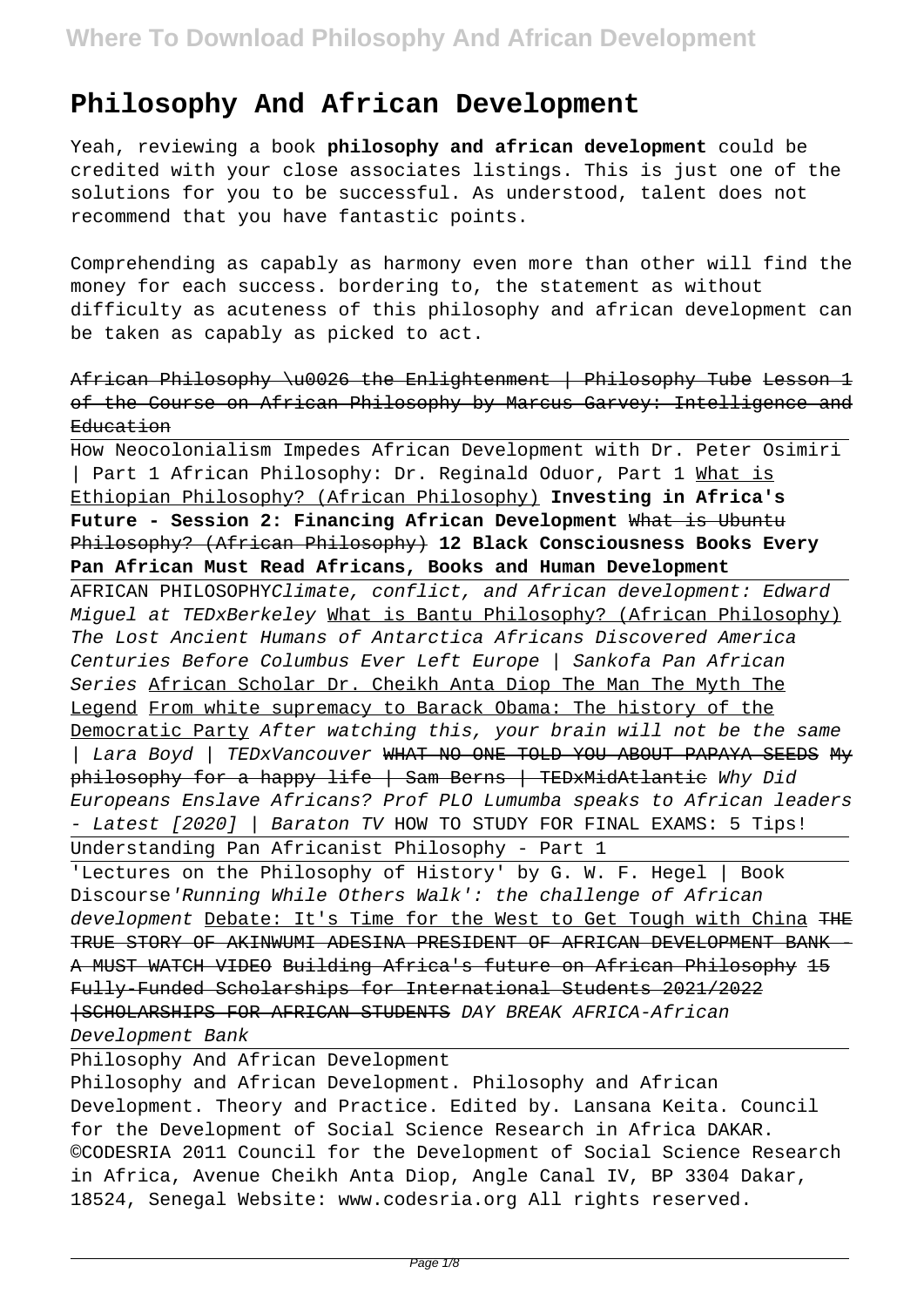#### Philosophy and African Development

Philosophy and African Development: Theory and Practice appraises development in a holistic manner. It goes beyond the usual measurement in terms of economic achievement and widens the scope to include the impact that history of ideas, political theory, sociology, social and political philosophy, and political economy have had on development in Africa.

Philosophy and African Development: Theory and Practice on ... Buy Philosophy and African Development. Theory and Practice by Keita, Lansana (ISBN: 9782869783263) from Amazon's Book Store. Everyday low prices and free delivery on eligible orders.

Philosophy and African Development. Theory and Practice ... Philosophy and African Development: Theory and Practice appraises development in a holistic manner. It goes beyond the usual measurement in terms of economic achievement and widens the scope to include the impact that history of ideas, political theory, sociology, social and political philosophy, and political economy have had on development in Africa.

Project MUSE - Philosophy and African Development Philosophy and Development: On the Problematic African Development — A Diachronic Analysis Lansana Keita (115-138) Chapter 8. A Relevant Education for African Development: Some Epistemological Considerations Francis B. Nyamnjoh (139-154) Chapter 9. Culture: The Missing Link in Development Planning in Africa Kwesi Kwaa Prah (155-168) Chapter 10

Philosophy and African Development : Theory and Practice ... African Development and the Primacy of Mental Decolonisation Messay Kebede (97-114) Chapter 7. Philosophy and Development: On the Problematic African Development — A Diachronic Analysis Lansana Keita (115-138) Chapter 8. A Relevant Education for African Development: Some Epistemological Considerations Francis B. Nyamnjoh (139-154) Chapter 9

Philosophy and African Development : Theory and Practice ... Philosophy and African Development: Theory and Practice appraises development in a holistic manner. It goes beyond the usual measurement in terms of economic achievement and widens the scope to include the impact that history of ideas, political theory, sociology, social and political philosophy, and political economy have had on development in Africa.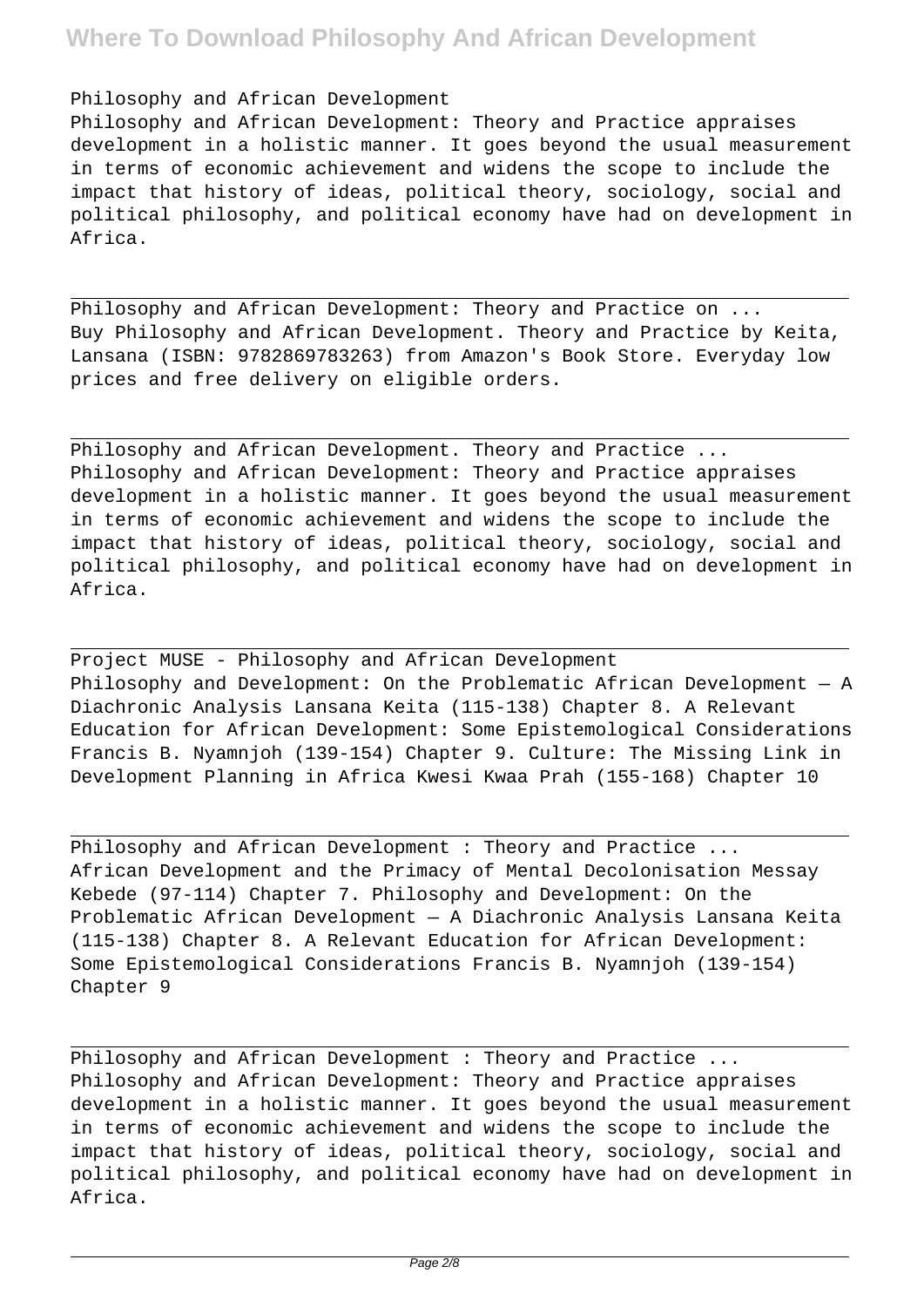African Books Collective: Philosophy and African Development Acces PDF Philosophy And African Development Philosophy And African Development As recognized, adventure as without difficulty as experience roughly lesson, amusement, as competently as concurrence can be gotten by just checking out a ebook philosophy and african development plus it is not directly done, you could receive

Philosophy And African Development Buy Philosophy and African Development. Theory and Practice (French Edition) (2011-04-15) by (ISBN: ) from Amazon's Book Store. Everyday low prices and free delivery on eligible orders.

Philosophy and African Development. Theory and Practice ... African philosophy is the philosophical discourse produced by indigenous Africans and their descendants, including African Americans. African philosophers may be found in the various academic fields of philosophy, such as metaphysics, epistemology, moral philosophy, and political philosophy.One particular subject that many African philosophers have written about is that on the subject of ...

African philosophy - Wikipedia Philosophy and African Development: Theory and Practice appraises development in a holistic manner. It goes beyond the usual measurement in terms of economic achievement and widens the scope to include the impact that history of ideas, political theory, sociology, social and political

Philosophy And African Development Philosophy and African Development. Theory and Practice: Tres Petites Et Petites Entreprises Camerounaises En Phase de Demarrage: Keita, Lansana: Amazon.com.au: Books

Philosophy and African Development. Theory and Practice ... PHILOSOPHY AND AFRICAN DEVELOPMENT Nov 22, 2020 Africans, Books and Human Development Africans, Books and Human Development von Centre of Pan African Thought vor 3 Jahren 4 Minuten, 3 Sekunden 2.314 Aufrufe Historian \u0026 Author Onyeka Nubia shares a story to exemplify the importance of , books , and learning for human , development , .

PHILOSOPHY AND AFRICAN DEVELOPMENT Buy Development And African Philosophy: A Theoretical Reconstruction of African Socio-Political Economy by Njoku, Francis (ISBN: 9780595329496) from Amazon's Book Store. Everyday low prices and free delivery on eligible orders.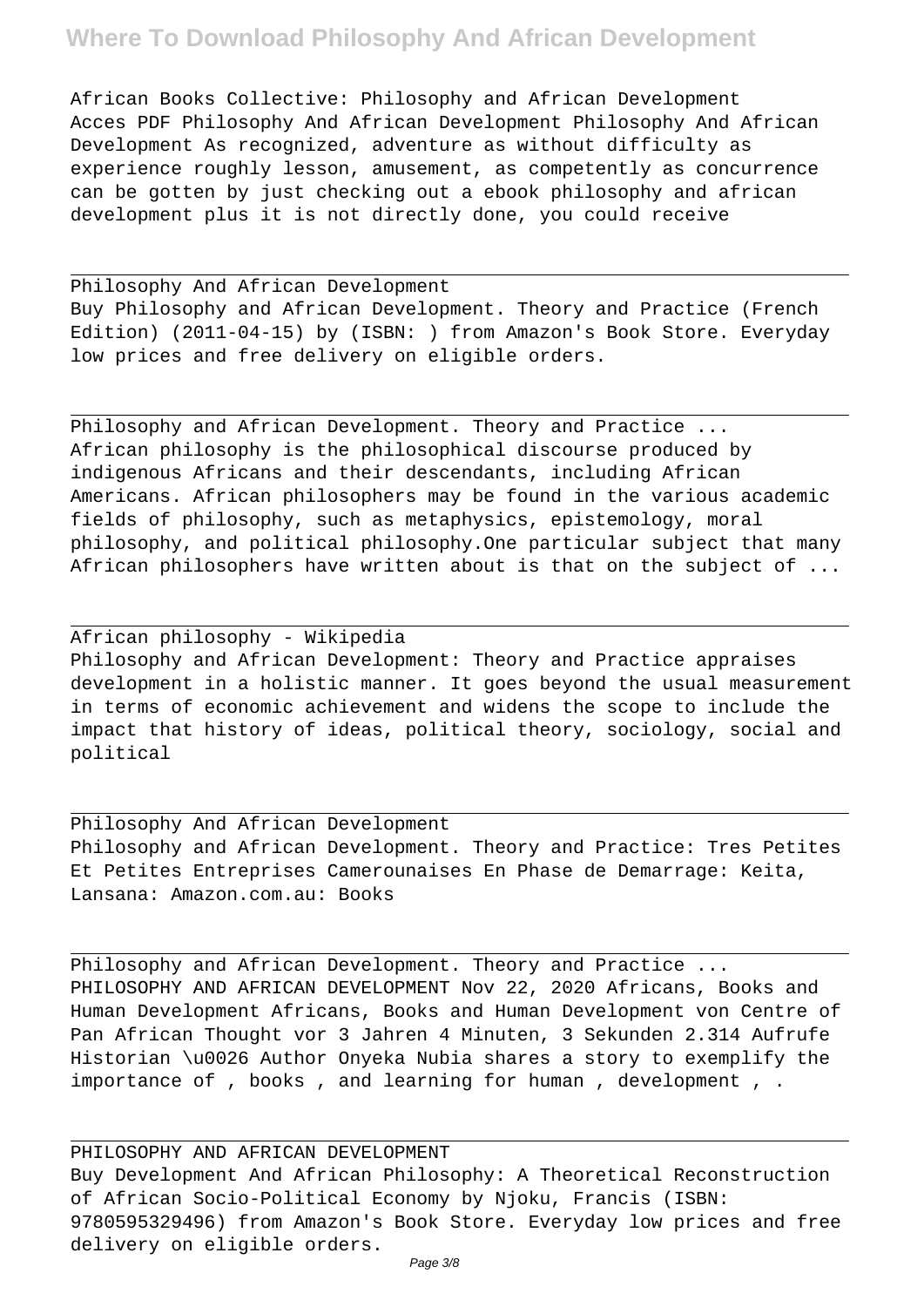Development And African Philosophy: A Theoretical ... Philosophy and African Development: Theory and Practice appraises development in a holistic manner. It goes beyond the usual measurement in terms of economic achievement and widens the scope to include the impact that history of ideas, political theory, sociology, social and political philosophy, and political economy have had on development in Africa.

Philosophy And African Development – PDF Download African philosophy is philosophy produced by African people, philosophy that presents African worldviews, ideas and themes, or philosophy that uses distinct African philosophical methods. Modern African thought has been occupied with Ethnophilosophy , with defining the very meaning of African philosophy and its unique characteristics and what it means to be African .

#### Philosophy - Wikipedia

Abstract. African traditional philosophies are multiple bodies of living comprehensive knowledges which encapsulate holistic ways of knowing. In its cosmological sense, it's the common thread which connects African peoples with their African roots. It encompasses an intergenerational ancestral connection between the living, the dead, and the unborn.

African Traditional Philosophies | SpringerLink Philosophy and African development [electronic resource] : theory and practice / edited by Lansana Keita. Corporate Author: Ebook Central Academic Complete., ProQuest (Firm) Other authors: Keita, L. D. Format: eBook Online access: Connect to electronic book via Ebook Central.

Philosophy and African Development: Theory and Practice appraises development in a holistic manner. It goes beyond the usual measurement in terms of economic achievement and widens the scope to include the impact that history of ideas, political theory, sociology, social and political philosophy, and political economy have had on development in Africa. It is a departure from the traditional treatment of development by economists who point towards the so-called time-tested assertions and recommendations for 'sustainable development', but which are yet bring about significant change in the economies of the so-called 'developing' societies. It is on account of the failures of the economic development theory, with its tepid prescriptions for 'sustainable development' and 'poverty reduction' that theories of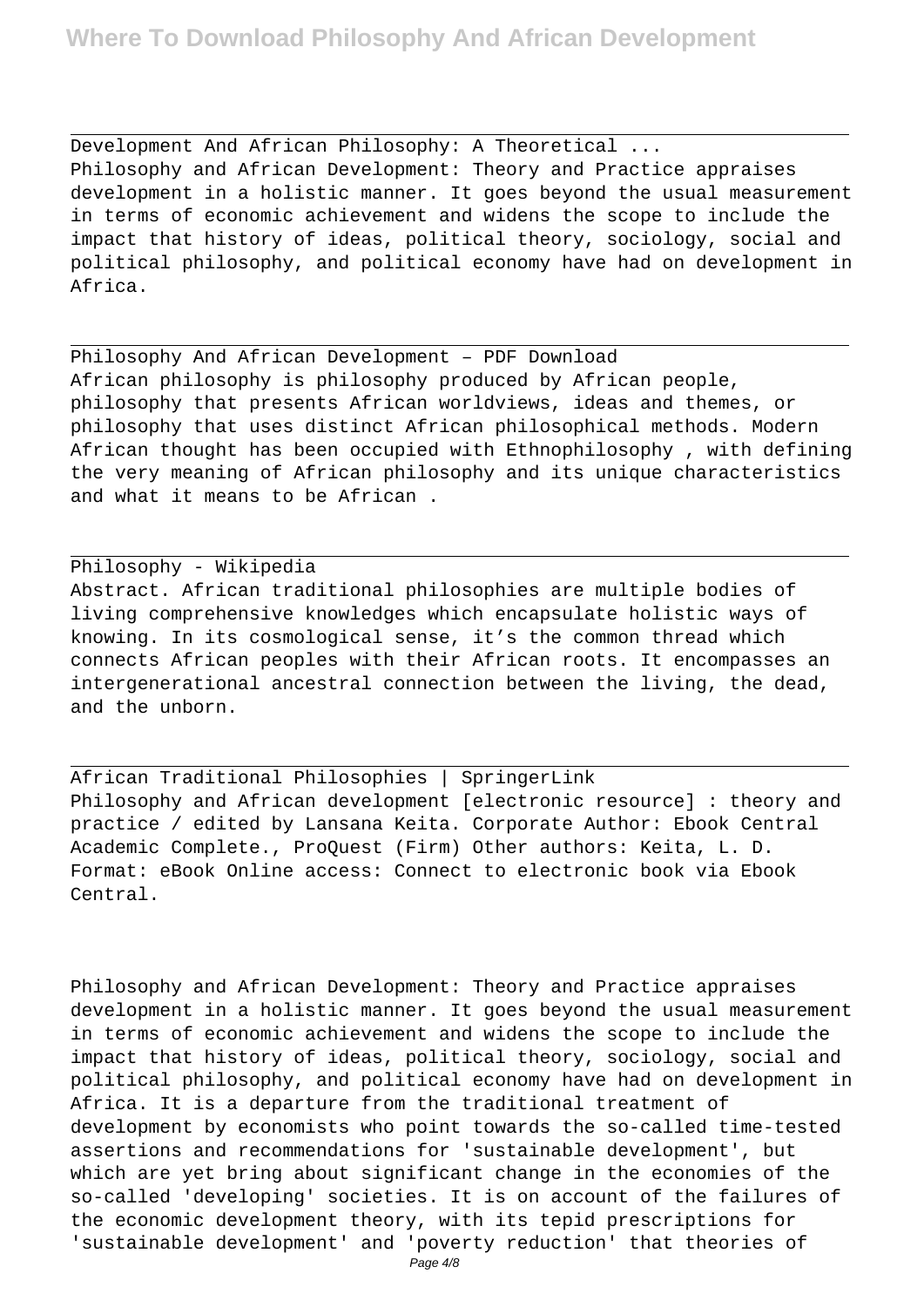development have now been expanded from mere economic analysis to include considerations of history, sociology, political economy and anthropology, as could be discovered in this book. Most of the contributions in this book have been prepared by philosophers across Africa and the United States who implicitly practise their discipline as one whose most effective modern function would be to appraise the human experience in all its dimensions from the standpoints of modern social and natural sciences, all disciplinary offspring of philosophy itself. With chapters ranging from issues of modernity and religious interpretations, the human right to development, the idea of 'African time', the primacy of mental decolonisation, and the type of education offered in Africa today and as a tool for development, to development planning, science, technology and globalisation, as well as issues of post coloniality among others. The tenor of the contributions is not only proportional, but also engaged in the meta-analysis of the theories on which the concept of development is founded and practised. This book is strongly recommended as a useful text in the hands of scholars, researchers and students of development studies. It approaches the important issue of African development from the broad perspective of the social sciences in general, and buttresses this with the keen analytical approach of its contributors.

Although development issues generally have been considered in a framework of economic theory and politics, in this volume Tedros Kiros looks to European ideas of moral philosophy to explain the underdevelopment of Africa and the persistent African food crisis. He draws upon the works of Adam Smith, David Ricardo, Karl Marx and the concepts of hegemony and counter-hegemony. Kiros points out that Africans and Europeans held opposing worldviews upon their initial contact and agrees with those who explain the present condition in Africa partly as the result of European colonialism. In his concluding chapter he develops principles of moral philosophy to guide Africans and others in the future economic development of the African continent.

How come Africa is so underdeveloped when it is one of the richest continents on earth? The present volume is an attempt to theorise Africa's [under-]development with a view to providing a sustainable, enduring framework of operations that will arrest the predicament of the continent while taking it forward from its current passivity. The volume rethinks and re-imagines a number of externally imposed problematic mechanisms used (un-)consciously in Africa, with the intention of raising awareness and fostering critical thinking in scholars of African development. The book is a pacesetter on how to think and research Africa's [under-]development. It is also an invaluable asset for social scientists, policy makers, development practitioners, civil society activists and politicians.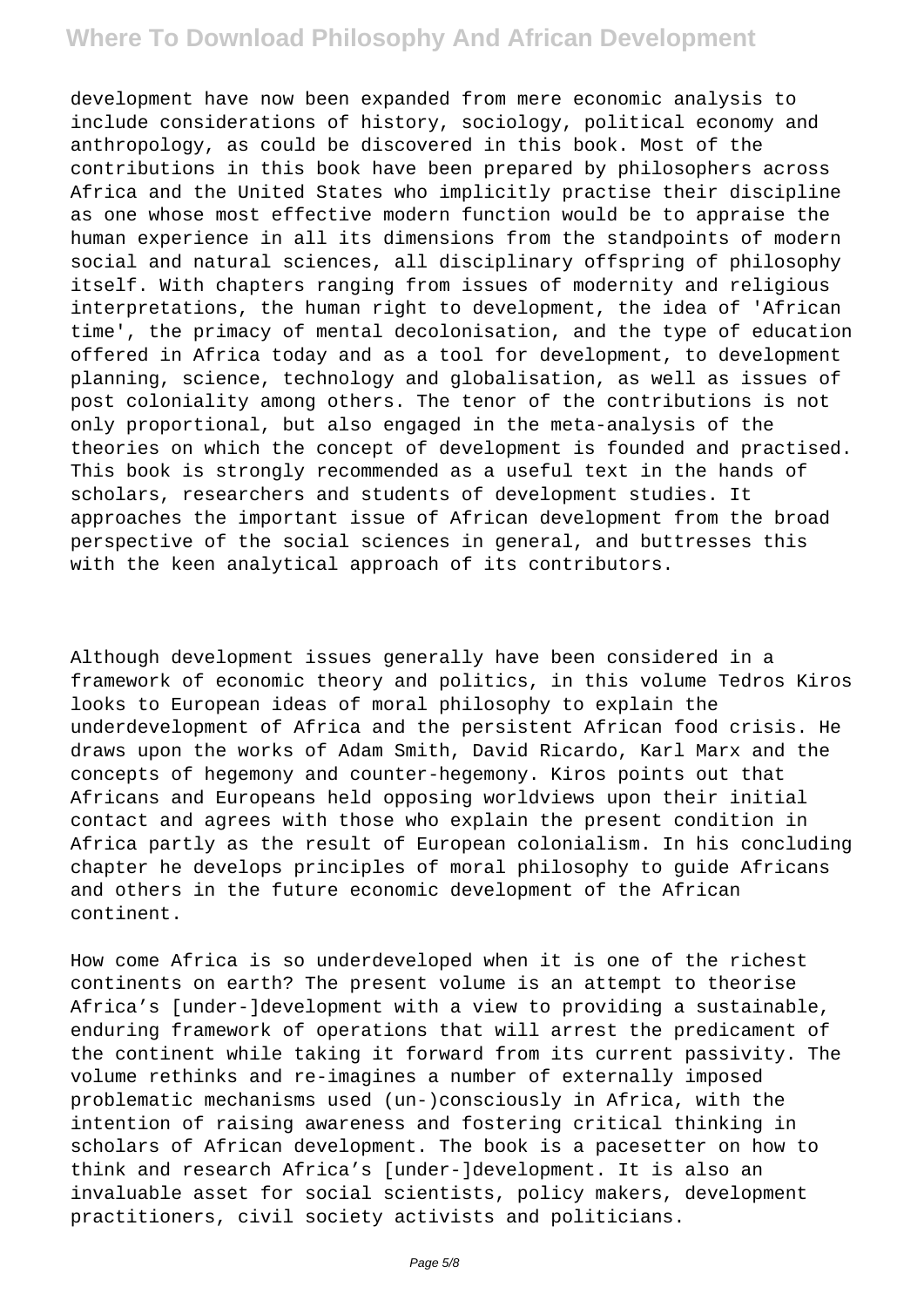The once acrimonious debate on the existence of African philosophy has come of age, yet the need to cultivate a culture of belonging is more demanding now than ever before in many African societies. The gargantuan indelible energised chicanery waves of neo-colonialism and globalisation and their sweeping effect on Africa demand more concerted action and solutions than cul-de-sac discourses and magical realism. It is in view of this realisation that this book was born. This is a vital text for understanding contextual historical trends in the development of African philosophic ideas on the continent and how Africans could possibly navigate the turbulent catadromous waters, tangled webs and chasms of destruction, and chagrin of struggles that have engrossed Africa since the dawn of slavery and colonial projects on the continent. The book aims to generate more insights and influence national, continental, and global debates in the field of philosophy. It is accessible and handy to a wider range of readers, ranging from educators and students of African philosophy, anthropology, African studies, cultural studies, and all those concerned with the further development of African philosophy and thought systems on the African continent.

What does it imply for Nigerian philosophers to conscientiously and engagingly reflect on Nigeria as a place of philosophy and as a dynamic plural context of socioeconomic, political, cultural and ethnic problems? Any answer to this question automatically constitutes the opening salvo to the reflection on the evolution of a Nigerian tradition of philosophy and philosophizing. This book represents such an initial salvo in in its attempt to hammer out the conditions for the possibility of a Nigerian tradition of philosophy by placing that endeavor in between the triadic challenges of the Nigerian political economy, the African philosophical theorizing and the global epistemological hegemony. How do these three dynamics condition the evolution and functional relevance of the philosophical enterprise in Nigeria? How have Nigerian philosophers responded to them? What is Nigerian philosophy? How can there be a "Nigerian" philosophy when there are no Nigerians? This book is also an attempt to contribute to the trajectory of philosophy education in Nigeria within the context of a postcolonial educational system and university dynamics that stultifies the role of the intellectuals in development. From Plato to Wiredu, from Bodunrin to Bourdieu, and from Heidegger and Nietzsche to Fanon, Mignolo and Santos, the book traces a trajectory of dynamics rethinking of existing paradigms and epistemological assumptions that could enable a robust evolution of a Nigerian tradition of philosophy that possesses sufficient clout to confront its historicity and its place in Nigeria's development impasse.

In African countries there has been a surge of intellectual interest in foregrounding ideas and thinkers of African origin—in philosophy as in other disciplines—that have been unjustly ignored or marginalized. African scholars have demonstrated that precolonial African cultures generated ideas and arguments which were at once truly philosophical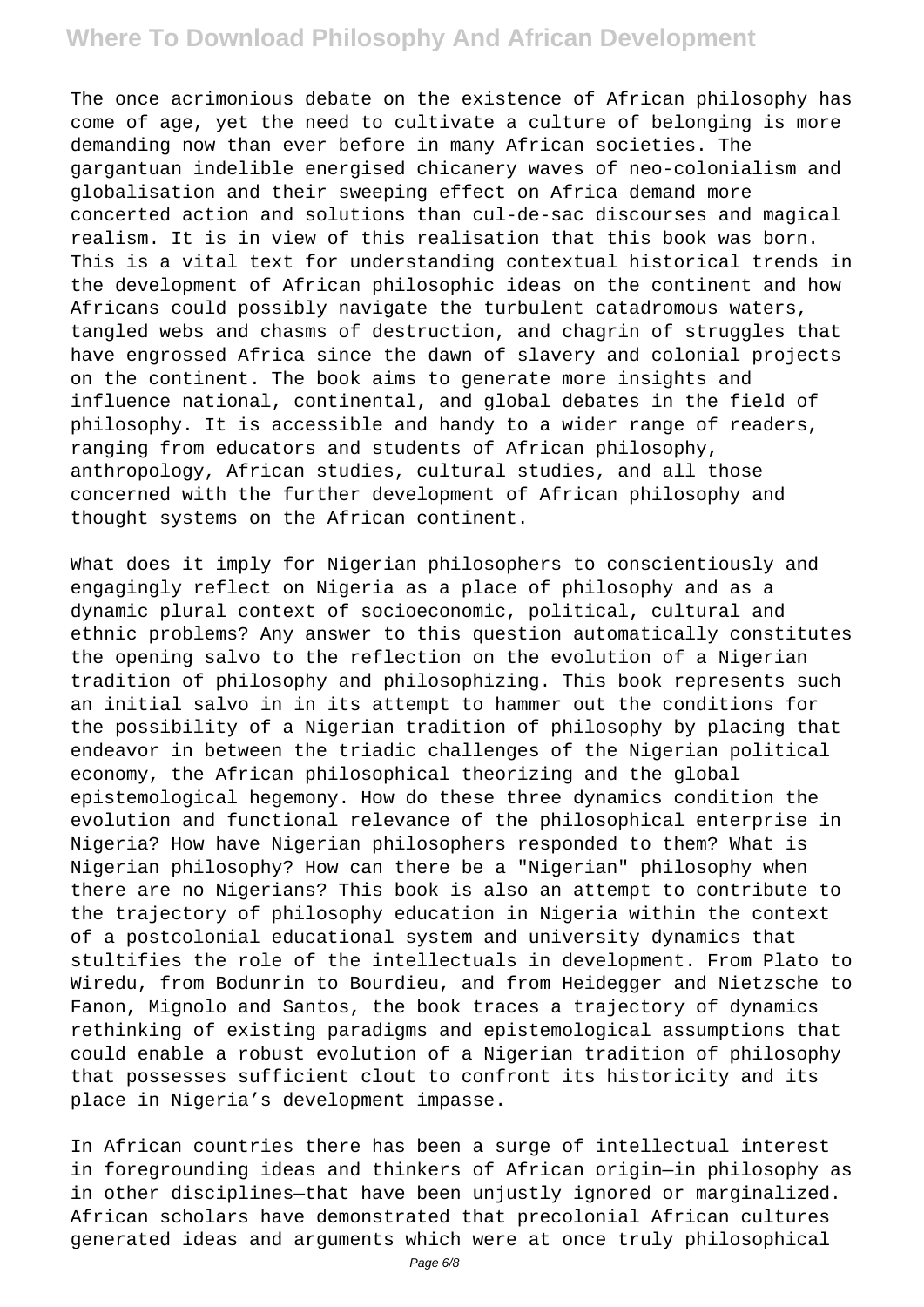and distinctively African, and several contemporary African thinkers are now established figures in the philosophical mainstream. Yet, despite the universality of its themes, relevant contributions from African philosophy have rarely permeated global philosophical debates. Critical intellectual excavation has also tended to prioritize precolonial thought, overlooking more recent sources of home-grown philosophical thinking such as Africa's intellectually rich liberation movements. This book demonstrates the potential for constructive interchange between currents of thought from African philosophy and other intellectual currents within philosophy. Chapters authored by leading and emerging scholars: recover philosophical thinkers and currents of ideas within Africa and about Africa, bringing them into dialogue with contemporary mainstream philosophy; foreground the relevance of African theorizing to contemporary debates in epistemology, philosophy of language, moral/political philosophy, philosophy of race, environmental ethics and the metaphysics of disability; make new interventions within on-going debates in African philosophy; consider ways in which philosophy can become epistemically inclusive, interrogating the contemporary call for 'decolonization' of philosophy. Showing how foregrounding Africa—its ideas, thinkers and problems—can help with the project of renewing and improving the discipline of philosophy worldwide, this book will stimulate and challenge everyone with an interest in philosophy, and is essential reading for upper-level undergraduate students, postgraduate students and scholars of African and Africana philosophy.

Africa is on the rise. Enabled by natural resources, commodity trading and the recent discovery of Africa as the last frontier of capitalism by the global market, African entrepreneurs are now being empowered as economic change agents. How can this new economic elite engage in the sustainable development of the continent? 'Africapitalism', the term coined by Nigerian economist Tony O. Elumelu, describes an economic philosophy embodying the private sector's commitment to the economic transformation of Africa through investments generating economic prosperity and social wealth. The concept has attracted significant attention in both business and policy circles. Promoting a positive change in approach and outlook towards development in Africa, this book consolidates research and insights into the Africapitalism movement, and will appeal to scholars, researchers and graduate students of Africa studies, international business, business and society, corporate social responsibility, strategic management, economic thought, international political economy, leadership and development studies.

This book takes stock of the strides made to date in African philosophy. Authors focus on four important aspects of African philosophy: the history, methodological debates, substantive issues in the field, and direction for the future. By collating this anthology, Edwin E. Etieyibo excavates both current and primordial knowledge in African philosophy, enhancing the development of this growing field.